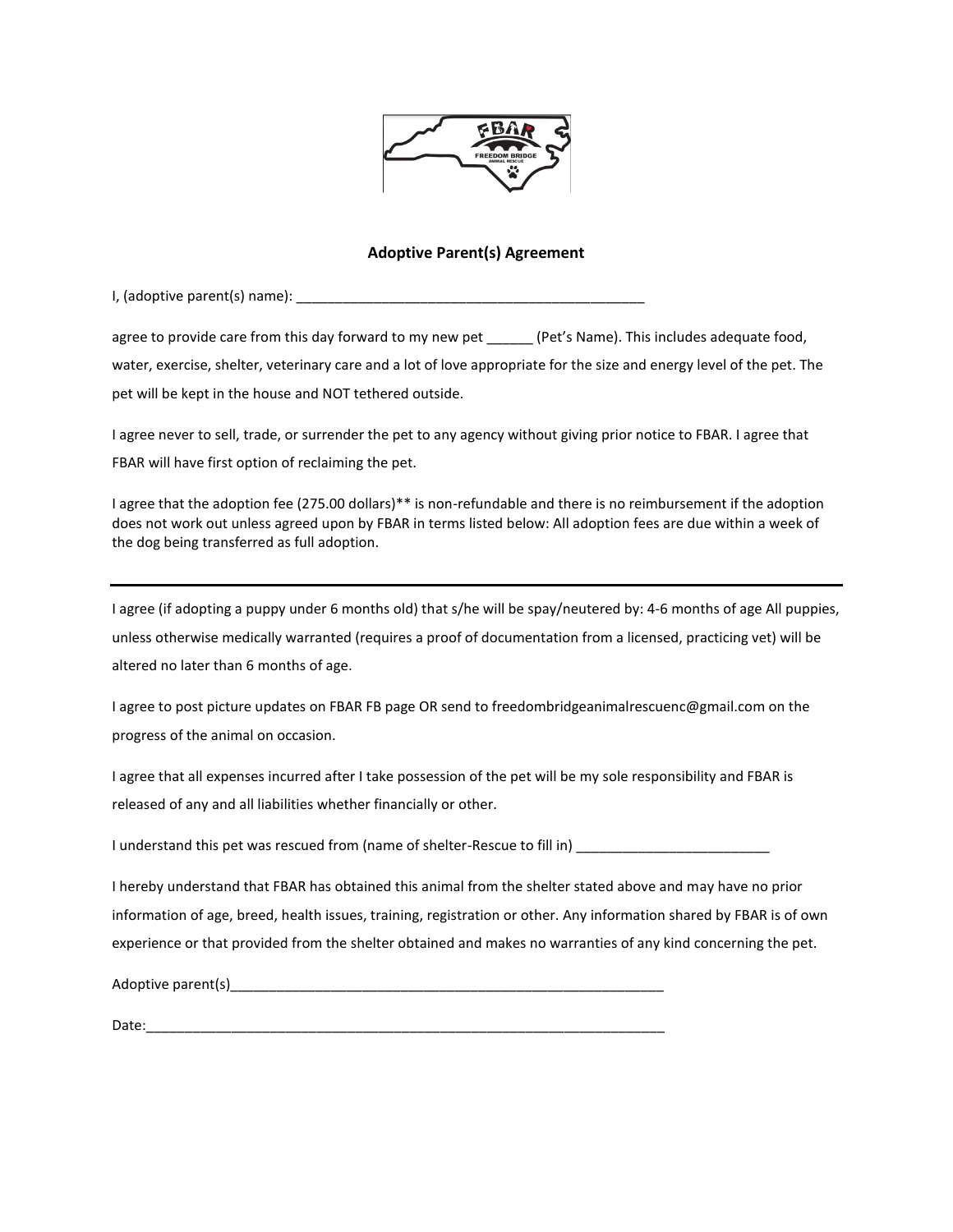

Preliminary adoption application Animal's Name\_\_\_\_\_\_\_\_\_\_\_\_\_\_\_\_\_\_\_\_\_\_\_\_\_\_\_\_\_\_\_\_\_\_

This questionnaire must be completed by anyone interested in adopting a pet from FreedomBridgeAnimalRescue (FBAR). We, at FBAR, work to place our animals into permanent, responsible homes, while matching the pet to you and your family and lifestyle. NOTE: THE PROVIDING OF FALSE INFORMATION HEREIN WILL RESULT IN THE FORFITURE OF ADOPTION FEES AND ANY ANIMALS ADOPTED. **We reserve the right to refuse any adoption based on poor or incomplete vet history. ANY animal adopted from FBAR MUST be returned to FBAR should there not be a match or circumstances arise where the adopter is unable to continue appropriate level of care for the animal. The adopter CANNOT re-home the animal prior to talking to a member of the FBAR team.**

|                                                                             |                                                                                  | Date: _______________                     |             |  |  |  |  |
|-----------------------------------------------------------------------------|----------------------------------------------------------------------------------|-------------------------------------------|-------------|--|--|--|--|
|                                                                             |                                                                                  |                                           |             |  |  |  |  |
| (Street)                                                                    | (City)                                                                           | (State) <b>State</b>                      | (Zip)       |  |  |  |  |
|                                                                             | Home Phone: __________________________Cell Phone: ______________________________ | Email: $\_\_\_\_\_\_\_\_\_\_\_\_\_\_\_\_$ |             |  |  |  |  |
| 1. How long have you lived at the above address? ________________(yrs./mos) |                                                                                  |                                           |             |  |  |  |  |
|                                                                             | *If less than 2 years please provide previous address                            |                                           |             |  |  |  |  |
|                                                                             | <u> 1980 - Johann Stoff, amerikansk politiker (d. 1980)</u>                      |                                           |             |  |  |  |  |
| (Street)                                                                    | (City)                                                                           | (State)                                   | (Zip)       |  |  |  |  |
|                                                                             | 2. What type of pet are you looking for? () Dog () Cat () Puppy () Kitten        |                                           |             |  |  |  |  |
|                                                                             | 3. Please indicate the reason for adopting a pet (check all that apply):         |                                           |             |  |  |  |  |
| () Family Pet                                                               | () Child's Pet                                                                   | () Guard Dog                              | () Watchdog |  |  |  |  |
|                                                                             | () Barn Mouser () Companion for pet () Companion                                 |                                           | () Other    |  |  |  |  |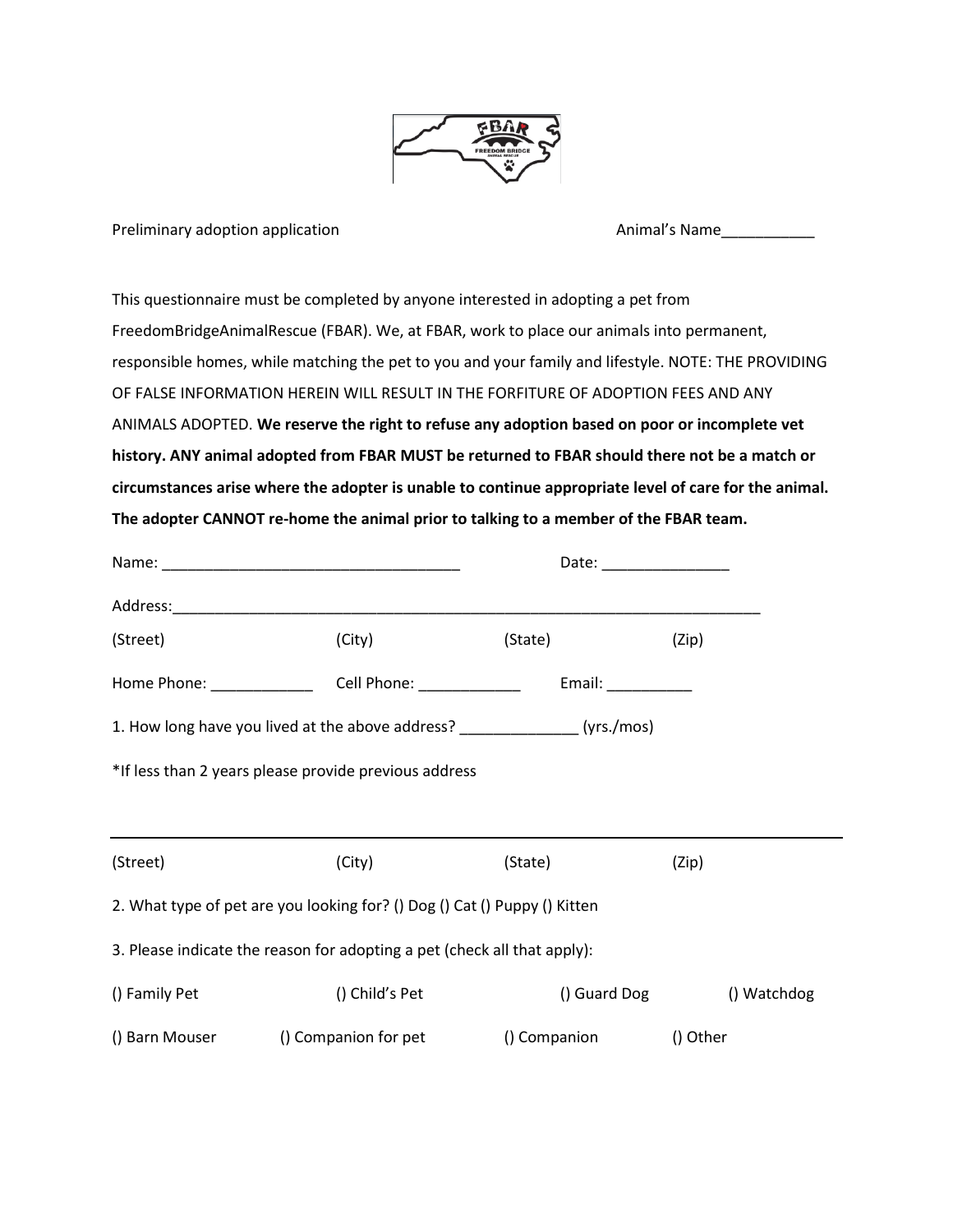

|                                                   |  | 4. Are you or your spouse currently employed? () Yes () No If no, please                                                             |  |  |  |
|---------------------------------------------------|--|--------------------------------------------------------------------------------------------------------------------------------------|--|--|--|
|                                                   |  | <u> 1990 - Johann John Stone, mars et al. (</u><br>Name, address and telephone number of my employer (or business if self-employed): |  |  |  |
|                                                   |  |                                                                                                                                      |  |  |  |
|                                                   |  |                                                                                                                                      |  |  |  |
|                                                   |  |                                                                                                                                      |  |  |  |
|                                                   |  |                                                                                                                                      |  |  |  |
|                                                   |  | **IF you are adopting a puppy, please note how you will manage potty training if working full time:                                  |  |  |  |
| 5. Are you 21 years of age or older? () Yes () No |  |                                                                                                                                      |  |  |  |
|                                                   |  | 6. Are you interested in adopting for () Yourself () Family () Some Else? _________________________                                  |  |  |  |
|                                                   |  | 7. Do you live in a: () Home () Apartment () Condo () Mobile Home () Duplex                                                          |  |  |  |
|                                                   |  | 8. Do you own your home? () Yes () No. If No, does your lease allow pets () yes () no.                                               |  |  |  |
|                                                   |  | If Yes to lease allows pets, does your lease have breed restrictions () yes () no                                                    |  |  |  |
|                                                   |  |                                                                                                                                      |  |  |  |
|                                                   |  | ** If you own your home and you decide to move, what would you do with your                                                          |  |  |  |
|                                                   |  | 9. How many people live in your home under the age of 18? ______________________                                                     |  |  |  |
|                                                   |  | 10. Was this adoption a mutually agreed upon decision by all eligible members of the house?                                          |  |  |  |
|                                                   |  | () yes () no *If no, was s/he intended to be assistive in the care of the animal? ______                                             |  |  |  |
|                                                   |  | 11. What are the ages of any children in your home? _____________________________                                                    |  |  |  |
|                                                   |  | 12. Does any member of the household have allergies? ___________________________                                                     |  |  |  |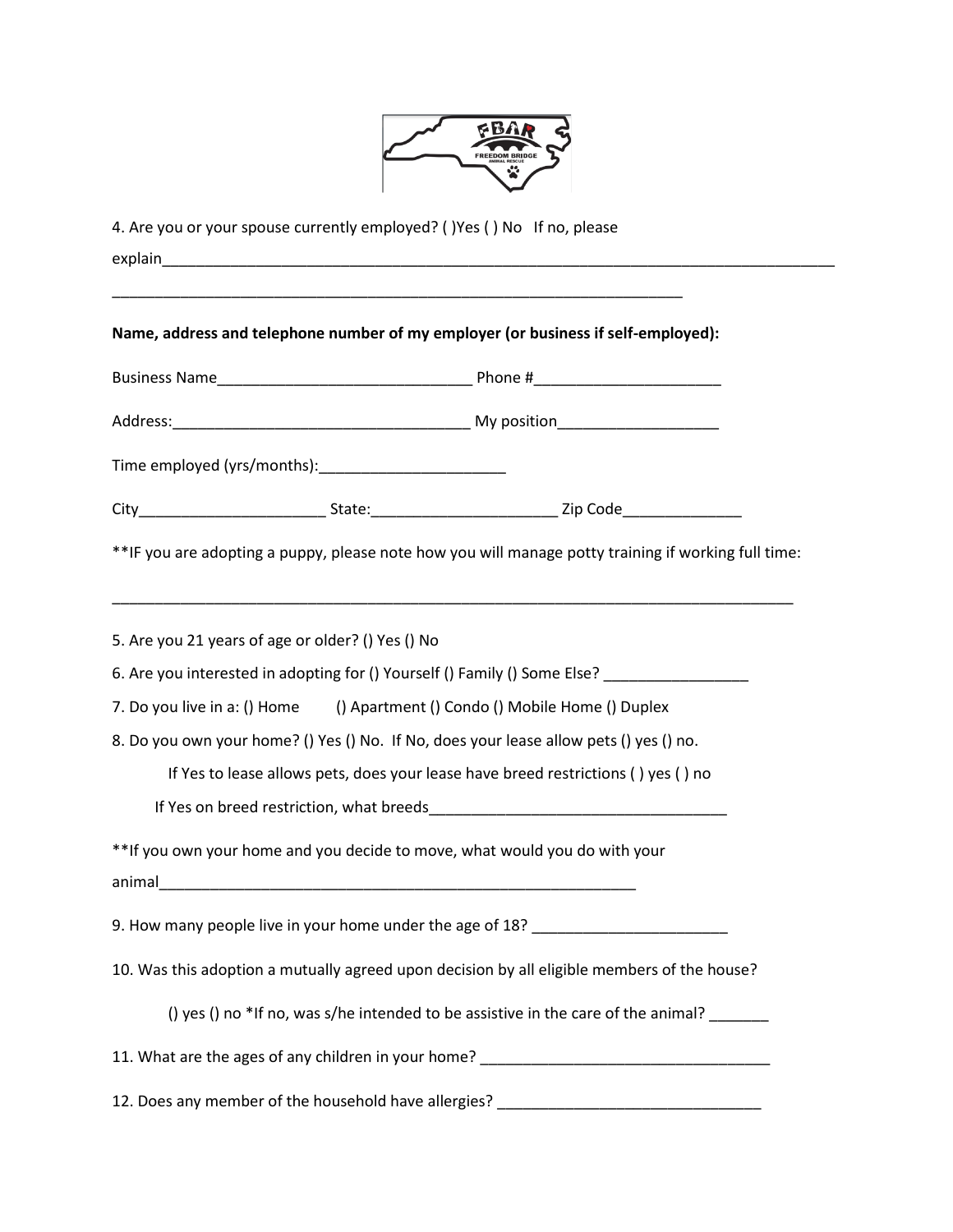

13. Who will be responsible for caring for the pet? \_\_\_\_\_\_\_\_\_\_\_\_\_\_\_\_\_\_\_\_\_\_\_\_\_\_\_\_

14. Have you had any experience housebreaking or training a dog? () Yes () No.

15. What methods did you use or are you planning to use for housebreaking/training?

16. If adopting a cat/kitten or puppy/dog: How will you manage the potential chewing or destructive behavior?

17. Have you ever adopted an animal from another rescue or shelter? () Yes () No

If yes, which facility or rescue\_\_\_\_\_\_\_\_\_\_\_\_\_\_\_\_\_\_\_\_\_\_\_\_\_\_\_\_\_\_\_\_\_\_\_\_\_\_\_

| Where is the animal(s) now |
|----------------------------|
|----------------------------|

18. How many pets have you owned in the past five years? Dogs\_\_\_\_\_\_\_\_ Cats\_\_\_\_\_\_\_

Others\_\_\_\_\_\_\_\_\_\_\_\_\_\_\_\_

Where are the pet (s) now (please be

specific)

19. Have you ever had to give up one of your pets () Yes () No

If Yes, please describe the circumstances and where did it

\_\_\_\_\_\_\_\_\_\_\_\_\_\_\_\_\_\_\_\_\_\_\_\_\_\_\_\_\_\_\_\_\_\_\_\_\_\_\_\_\_\_\_\_\_\_\_\_\_\_\_\_\_\_\_\_\_\_

\_\_\_\_\_\_\_\_\_\_\_\_\_\_\_\_\_\_\_\_\_\_\_\_\_\_\_\_\_\_\_\_\_\_\_\_\_\_\_\_\_\_\_\_\_\_\_\_\_\_\_\_\_\_\_\_\_\_\_\_\_\_\_\_\_\_\_

go?\_\_\_\_\_\_\_\_\_\_\_\_\_\_\_\_\_\_\_\_\_\_\_\_\_\_\_\_\_\_\_\_\_\_\_\_\_\_\_\_\_\_\_\_\_\_\_\_\_\_\_\_\_\_\_\_\_\_\_\_\_\_\_\_\_\_\_\_\_\_\_\_\_\_\_\_\_\_\_\_\_\_

20. Has any animal died of a preventable disease on your property? (e.g.: distemper, parvo, etc.)

\_\_\_\_\_\_\_\_\_\_\_\_\_\_\_\_\_\_\_\_\_\_\_\_\_\_\_\_\_\_\_\_\_\_\_\_\_\_\_\_\_\_\_\_\_\_\_\_\_\_\_\_\_\_\_\_\_\_\_\_\_\_\_\_\_\_\_\_

\_\_\_\_\_\_\_\_\_\_\_\_\_\_\_\_\_\_\_\_\_\_\_\_\_\_\_\_\_\_\_\_\_\_\_\_\_\_\_\_\_\_\_\_\_\_\_\_\_\_\_\_\_\_\_\_\_\_\_\_\_\_\_\_\_\_\_\_\_\_\_\_\_\_\_\_\_\_\_\_\_\_\_\_\_

() Yes () No \*If Yes, please provide

history\_\_\_\_\_\_\_\_\_\_\_\_\_\_\_\_\_\_\_\_\_\_\_\_\_\_\_\_\_\_\_\_\_\_\_\_\_\_\_\_\_\_\_\_\_\_\_\_\_\_\_\_\_\_\_\_\_\_\_\_\_\_\_\_\_\_\_\_\_\_\_\_\_\_\_\_\_\_\_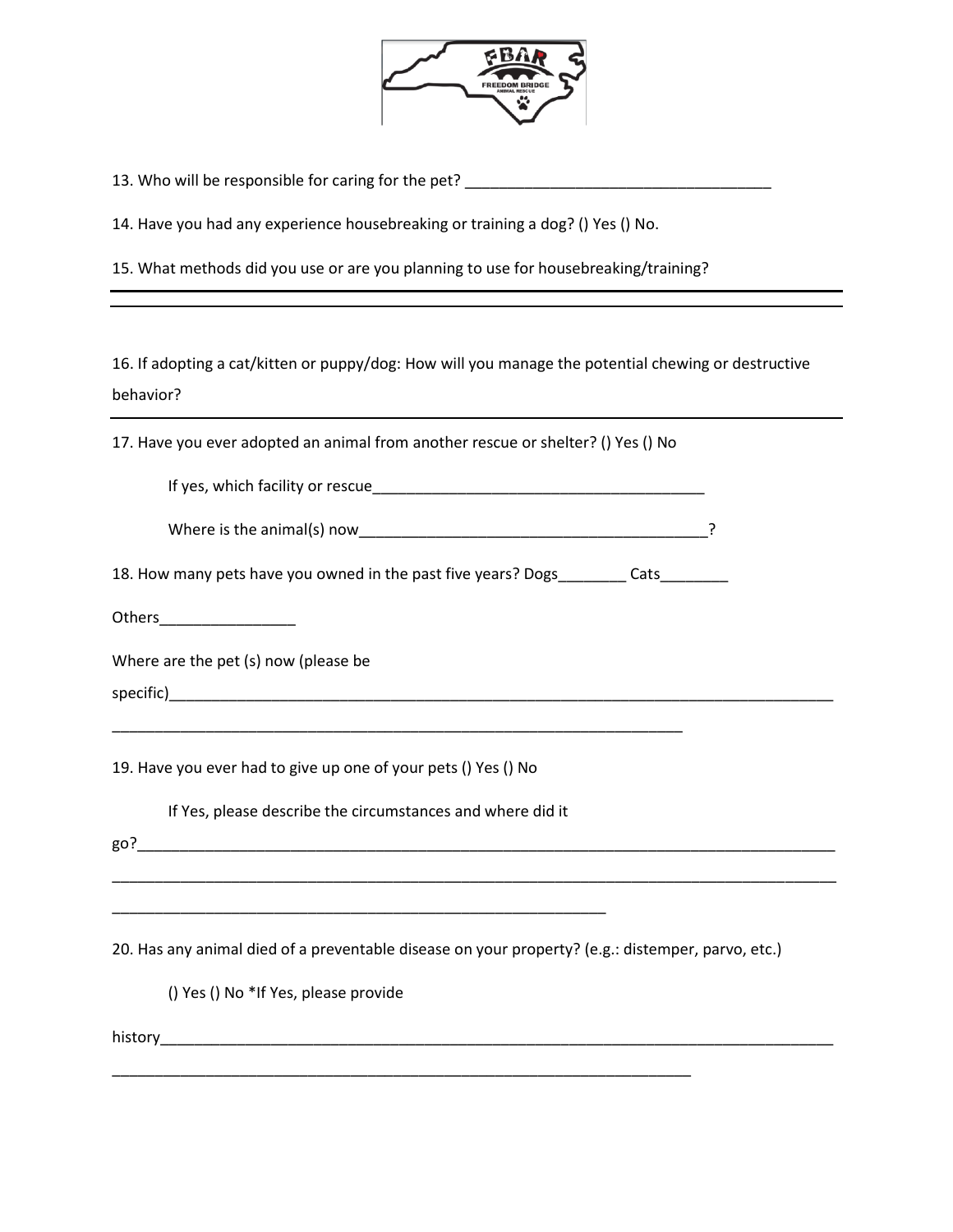

# 21. Do you currently own a pet? () Yes () No

If Yes, please list pets breed/name/shots/neuter status:

| <b>NAME</b> | AGE | <b>BREED</b> | NEUTERED | UTD ON       | <b>HW PREVENTATIVE</b> | Vet (name   |
|-------------|-----|--------------|----------|--------------|------------------------|-------------|
|             |     |              | Y/N      | <b>SHOTS</b> | Y/N                    | and contact |
|             |     |              |          | Y/N          |                        | info)       |
|             |     |              |          |              |                        |             |
|             |     |              |          |              |                        |             |
|             |     |              |          |              |                        |             |

\*IF ANY NOs IN COLUMNS 4-6 PLEASE PROVIDE EXPLANATION:

| 22. Do you have a fenced in yard? () Yes () No If No, how are you planning on securing the animal when                                 |  |  |  |  |
|----------------------------------------------------------------------------------------------------------------------------------------|--|--|--|--|
| outside for play or bathroom?                                                                                                          |  |  |  |  |
| Constructed of ______________                                                                                                          |  |  |  |  |
| 23: Will your new pet live: () Indoors () Outdoors () Both                                                                             |  |  |  |  |
|                                                                                                                                        |  |  |  |  |
| 25. Would you object to an authorized representative of FBAR doing a home inspection prior to finalizing<br>any adoption? () Yes () No |  |  |  |  |
| I authorize a representative of FBAR to contact the veterinarian office named above to confirm the care                                |  |  |  |  |

and management of my pets. () Yes () No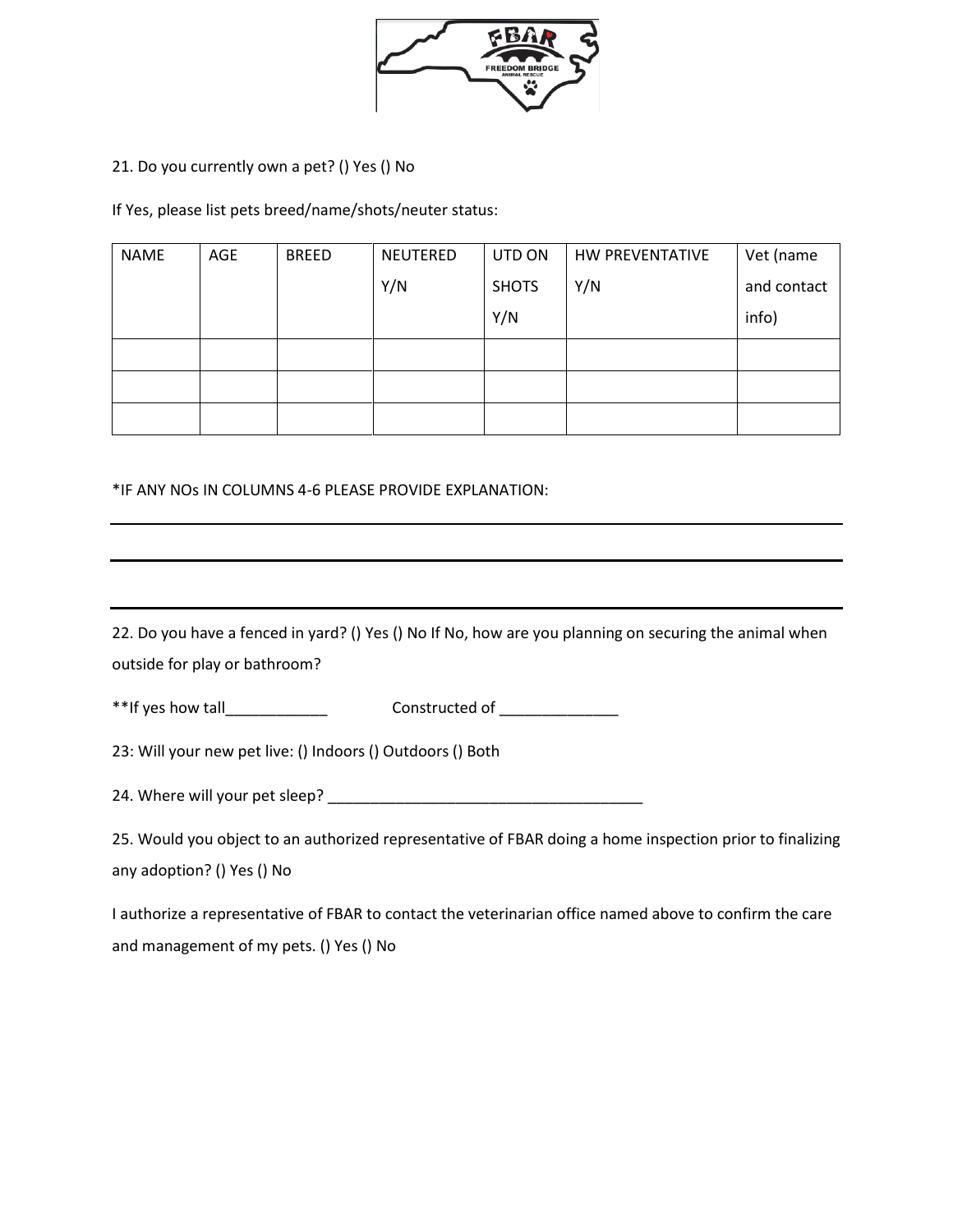

## **ACKNOWLEDGEMENT AND AGREEMENT**

### **(Read and acknowledge by initialing all that apply to you)**

**\_\_\_\_\_** I will walk my dog and/or assure s/he gets sufficient exercise. Lack of exercise and/or attention can lead to unwanted behaviors

I will not tie out, chain or put zip line on any dog under my care

I will not at any time, allow my animal to run loose without supervision

I will provide monthly heartworm preventative EVERY month for the life of my dog

\_\_\_\_\_ I understand that heartworm medication can only be dispensed by a Veterinarian

\_\_\_\_\_ I understand that animals need yearly vaccinations which includes annual Rabies vaccination and that I will assure my animal is always up to date on shots

\_\_\_\_\_ I understand that the **LAW** requires rabies vaccinations to be current on all animals

\_\_\_\_\_ This adoption group has made known to you, vaccines, spay/neuter and health history of this animal. This adoption group will supply me with a copy of the animal's health record if I am approved adopter

\_\_\_\_\_ I understand that I MUST provide flea prevention for any animals to ensure proper health

\_\_\_\_\_ **I will NOT abandon this animal, give this animal to another person, sell on Craigslist (or any other sites) or rehome this animal, take to a shelter or sell/give to a laboratory**

**\_\_\_\_\_**I will return this animal, with their medical records, to freedombridgeanimalrescue if unable to care for this animal for ANY reason. Sufficient notice to obtain a foster must be provided.

### Thank You

Please return completed and signed application to: [freedombridgeanimalrescuenc@gmail.com](mailto:freedombridgeanimalrescuenc@gmail.com)\*\*Any dog requiring further medical treatment based on a known issue (eg: HW, needing altered) remains under the care and possession of FBAR until full adoption has occurred. Foster to adopt does NOT presume ownership.